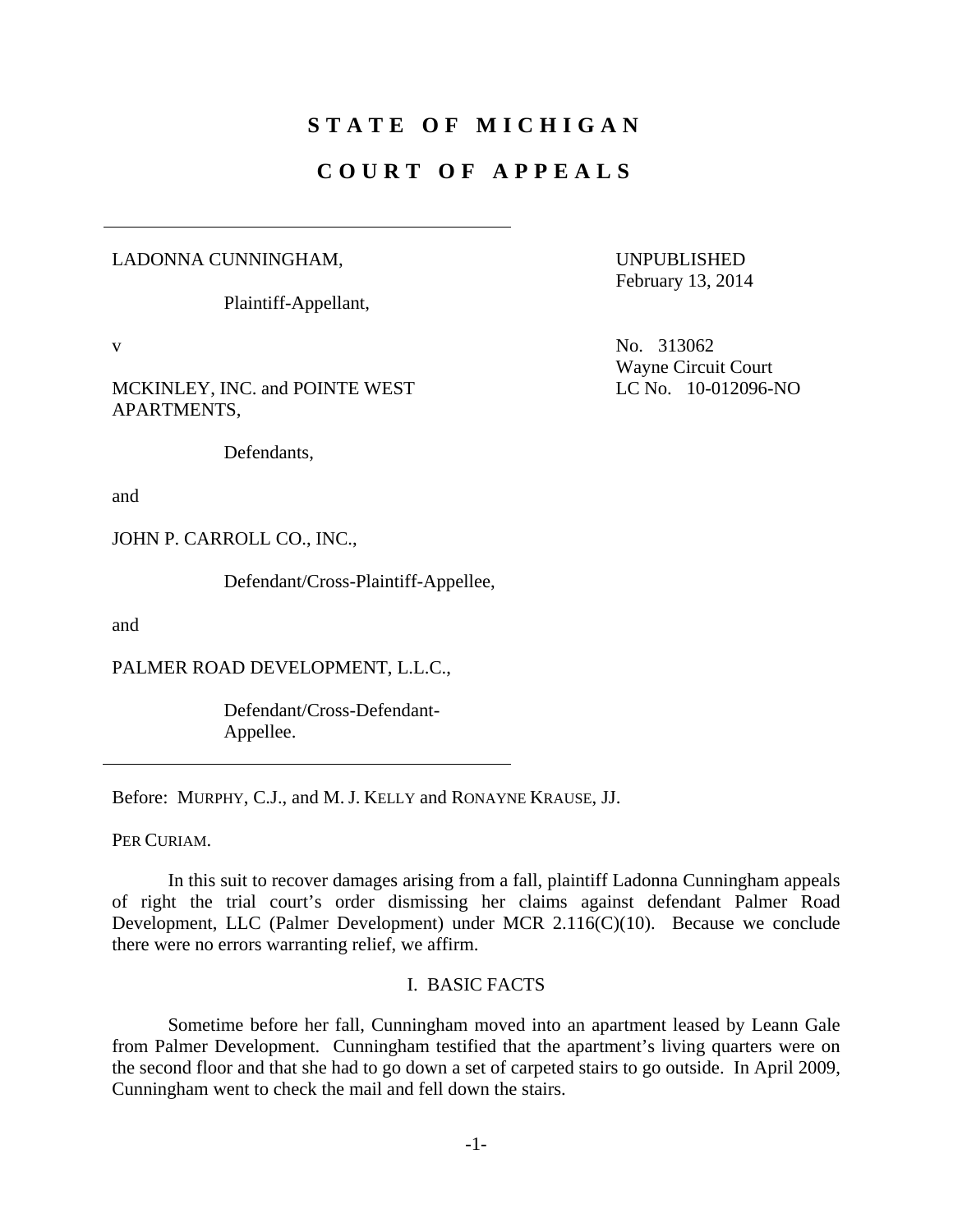Cunningham sued various parties associated with the apartment complex, including the complex's management company, John P. Carroll Co., Inc. (Carroll Company), to recover damages for the injuries she sustained in her fall. Palmer Development, which owns the complex, became involved after Carroll Company sued it to recover the costs that Carroll Company incurred defending the lawsuit.<sup>1</sup>

 Palmer Development moved for summary disposition on the grounds that it had no statutory duty to Cunningham because she was not a lessee and had no common law duty to her because the torn carpeting constituted an open and obvious hazard. The trial court agreed and dismissed her claims under MCR 2.116(C)(10) in April 2012.<sup>2</sup> After the trial court resolved the claims between Palmer Development and Carroll Company, Cunningham appealed the trial court's decision to dismiss her claims against Palmer Development.

### II. SUMMARY DISPOSITION

## A. STANDARDS OF REVIEW

 Cunningham argues that the trial court erred when it determined that she was not entitled to the protection afforded to lessees and licensees under MCL 554.139 and erred when it concluded that her common law claim was barred under the open and obvious danger doctrine. This Court reviews de novo a trial court's decision on a motion for summary disposition. *Barnard Mfg Co, Inc v Gates Performance Engineering, Inc*, 285 Mich App 362, 369; 775 NW2d 618 (2009). This Court also reviews de novo whether the trial court properly interpreted and applied the relevant statutes, *Kincaid v Cardwell*, 300 Mich App 513, 522; 834 NW2d 122 (2013), and whether it properly applied the common law, *Brecht v Hendry*, 297 Mich App 732, 736; 825 NW2d 110 (2012).

This Court reviews a "motion brought under MCR  $2.116(C)(10)$  by considering the pleadings, admissions, and other evidence submitted by the parties in the light most favorable to the nonmoving party." *Latham v Barton Malow Co*, 480 Mich 105, 111; 746 NW2d 868 (2008). Summary disposition is proper "if there is no genuine issue of material fact and the moving party is entitled to judgment as a matter of law." *Id.* A genuine issue of material fact exists when reasonable minds could differ on an issue. *Allison v AEW Capital Mgmt, LLP*, 481 Mich 419, 425; 751 NW2d 8 (2008).

<sup>&</sup>lt;sup>1</sup> The dispute between Carroll Company and Palmer Development is not at issue in this appeal.

<sup>&</sup>lt;sup>2</sup> We note that Palmer Development moved for summary disposition under both MCR  $2.116(C)(8)$  and  $(C)(10)$ . However, because the motion involved consideration of evidence outside the pleadings, we shall limit our discussion accordingly. See *Steward v Panek*, 251 Mich App 546, 554-555, 652 NW2d 232 (2002).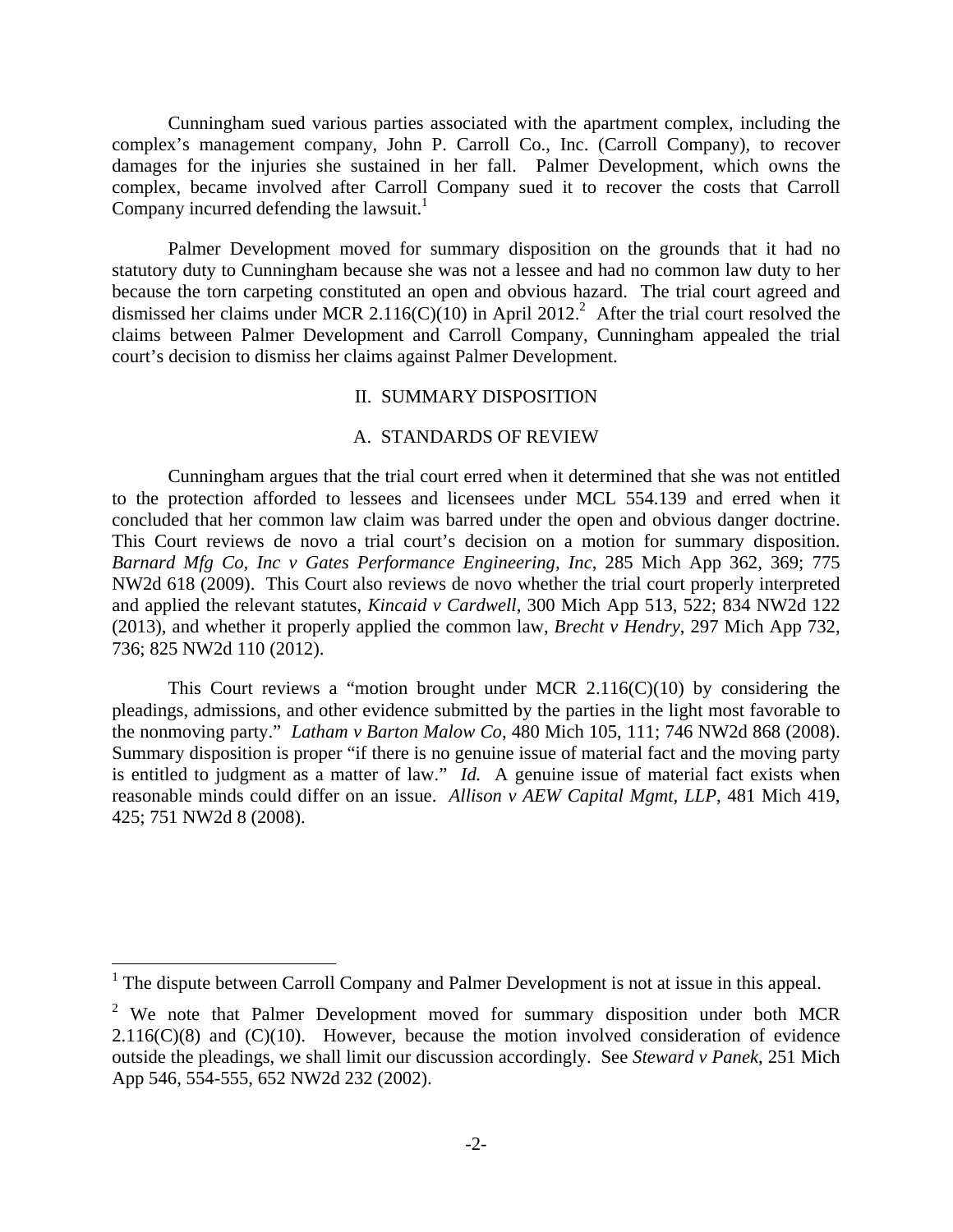#### B. STATUTORY DUTY

 Cunningham first argues that the trial court erred when it determined that Palmer Development did not owe her a duty under MCL 554.139 to keep the apartment fit for its intended use and in reasonable repair. Specifically, she contends that she had an implied contract with Palmer Development, which entitled her to the protections afforded to lessees under that statute.

 MCL 554.139(1) provides that, in "every lease or license of residential premises," the lessor or licensor "covenants" that "the premises and all common areas are fit for the use intended by the parties" and to "keep the premises in reasonable repair during the term of the lease or license." As our Supreme Court recently clarified, the covenants required by the Legislature under this statute apply only to contracts between a lessor and his or her lessees or licensees; as such, "a non-tenant could never recover under the covenant for fitness because a lessor has no contractual relationship with—and, therefore, no duty under the statute—to a nontenant." *Allison*, 481 Mich at 431. Accordingly, a lessor or licensor of residential property does not have a duty under MCL 554.139 to any person with whom he or she does not have a contractual relationship—including a tenant's guests. *Id.*

 On appeal, Cunningham relies on the landlord-tenant relationship act, MCL 554.601 *et seq.*, for purposes of determining who constitutes a lessee or licensee under MCL 554.139. However, the Legislature provided that the definitions stated under MCL 554.601 apply only to that act and, to our knowledge, no court has extended that act to MCL 554.139. Instead, we conclude that MCL 554.139 applies generally to any agreement establishing a landlord-tenant relationship or licensor-licensee relationship under the common law.

 In examining whether parties have a landlord-tenant relationship, Michigan Courts examine whether the evidence shows that all the necessary elements of a landlord-tenant relationship exist; these include "permission or consent" by the landlord "to occupancy by the tenant, subordination of the landlord's title and rights" to the tenant, "a reversion in the landlord, the creation of an estate in the tenant, the transfer of possession and control of the premises" to the tenant and "a contract, either express or implied, between the parties." *Grant v Detroit Ass'n of Women's Clubs*, 443 Mich 596, 605 n 6; 505 NW2d 254 (1993) (quotation and citation omitted).

 Here, Cunningham testified that she believed she had a landlord-tenant relationship with Palmer Development even though she never entered into a lease agreement with Palmer Development because Gale's lease allowed Gale to "have one person live with her without signing the lease." Cunningham's testimony is not supported by the language used in Gale's actual lease, which Palmer Development submitted with its motion. Instead, the lease provided that Gale must use the apartment as a private residence for herself and precluded her from subletting the apartment to others.

 Cunningham also argues that the evidence that she complained about the torn carpet to maintenance men is evidence that Palmer Development acquiesced to her co-tenancy under Gale's lease. But evidence that Palmer Development's agents were aware that she was residing with Gale is not evidence that Palmer Development had conveyed a tenancy to Cunningham.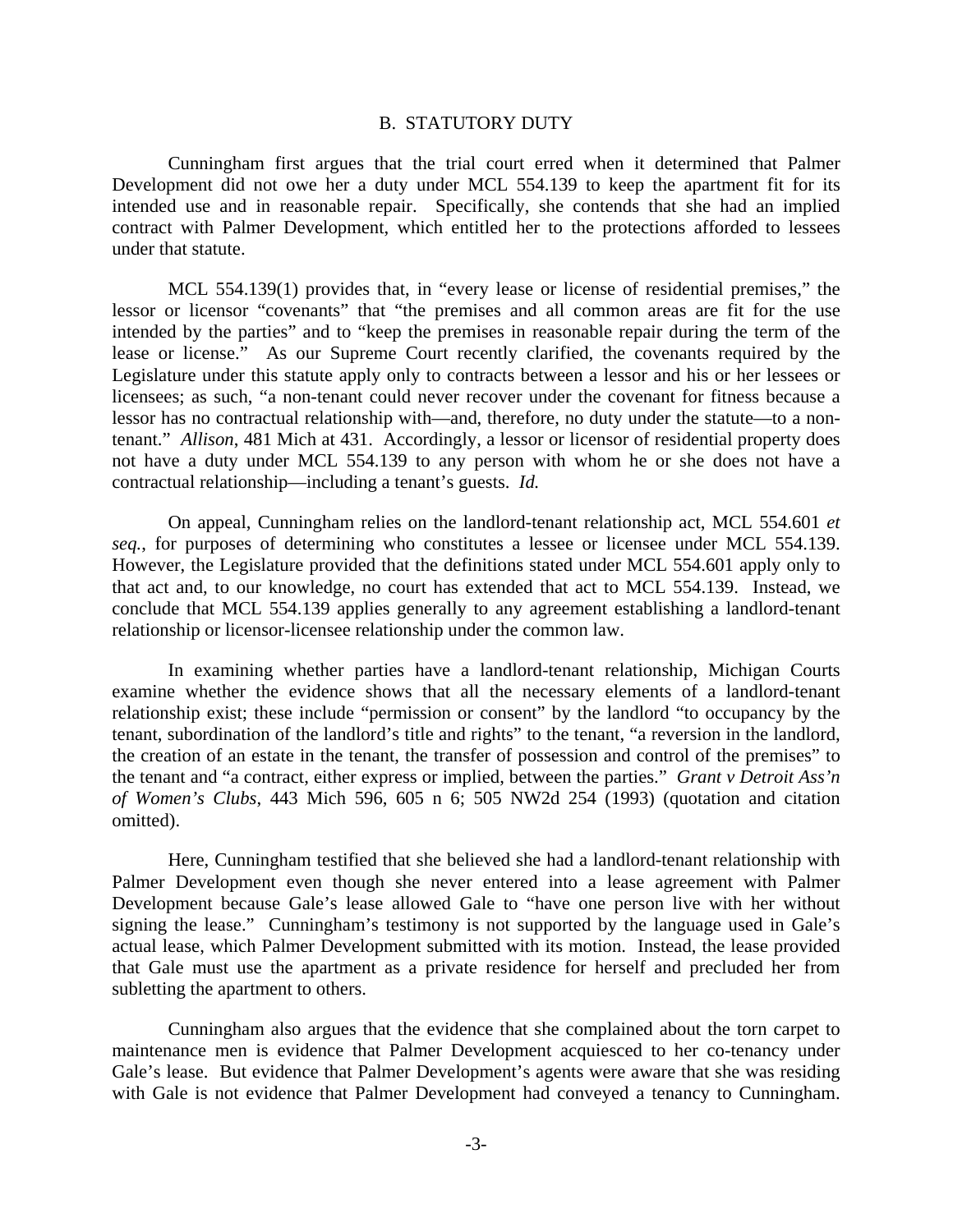Gale signed the lease at issue and it is undisputed that Cunningham did not seek to be added to the lease as a co-tenant and did not register as an adult resident under Gale's lease. Indeed, Gale indicated on her application to lease the apartment that she was the head of household, had no family members who would be living with her, and indicated that the total number of adults who would be residing at the apartment was one. There was also no record evidence that Cunningham paid rent to Palmer Development or that she would be legally obligated to pay Palmer Development under the terms of Gale's lease or any other agreement. There was also no record evidence that Palmer Development—either explicitly or implicitly—agreed to transfer possession of the apartment to Cunningham for consideration. *Grant*, 443 Mich at 605. The evidence submitted before the trial court established that Gale alone had a landlord-tenant relationship with Palmer Development; there was no evidence that Cunningham was a party to Gale's lease or an intended beneficiary under that lease; as such Cunningham failed to establish that she was entitled to the protections afforded under MCL 554.139 as a lessee.

 Cunningham also argues that, even if she was not Palmer Development's lessee, she was nevertheless a licensee under MCL 554.139. A "license" is an agreement permitting the licensee "to do some act or series of acts on the land of the licensor without having any permanent interest in it," or that "grants permission to be on the land of the licensor without granting any permanent interest in the realty." *Kitchen v Kitchen*, 465 Mich 654, 659; 641 NW2d 245 (2002). Although a land owner may orally convey a license, *id.* at 661, Cunningham did not present any evidence that Palmer Development actually agreed to give her any rights to which the covenants provided under MCL 554.139 could apply. See *Allison*, 481 Mich at 425-426 (explaining that MCL 554.139 provides additional protections for lessees and licensees by adding the legislatively mandated terms to the lease or license, which may then be enforced through an action for breach of contract). Rather, the record evidence established that Gale gave Cunningham permission to reside at her apartment and Palmer Development's agents either knew or should have known that Cunningham was residing with Gale. At best, this evidence establishes that Cunningham was Gale's long-term guest—it does not amount to evidence that Palmer Development entered into an agreement with Cunningham. Accordingly, Cunningham was not a licensee for the purposes of MCL 554.139.

 Because Cunningham failed to establish that she was a lessee or licensee of Palmer Development, the trial court did not err when it determined that Cunningham could not assert a claim for breach of the covenants mandated under MCL 554.139.

## C. COMMON LAW PREMISES LIABILITY

 Cunningham next argues that, even though she knew about the torn carpet and the danger that it posed, the hazard involved special aspects that removed it from application of the open and obvious danger doctrine. Specifically, she argues that the torn carpet was effectively unavoidable and unreasonably dangerous.

 Here, it was undisputed that Cunningham was Gale's guest and, therefore, an invitee. *Stanley v Town Square Coop*, 203 Mich App 143, 147-148, 512 NW2d 51 (1993). "In general, a premises possessor owes a duty to an invitee to exercise reasonable care to protect the invitee from an unreasonable risk of harm caused by a dangerous condition on the land." *Lugo v Ameritech Corp, Inc*, 464 Mich 512, 516; 629 NW2d 384 (2001). But the duty does not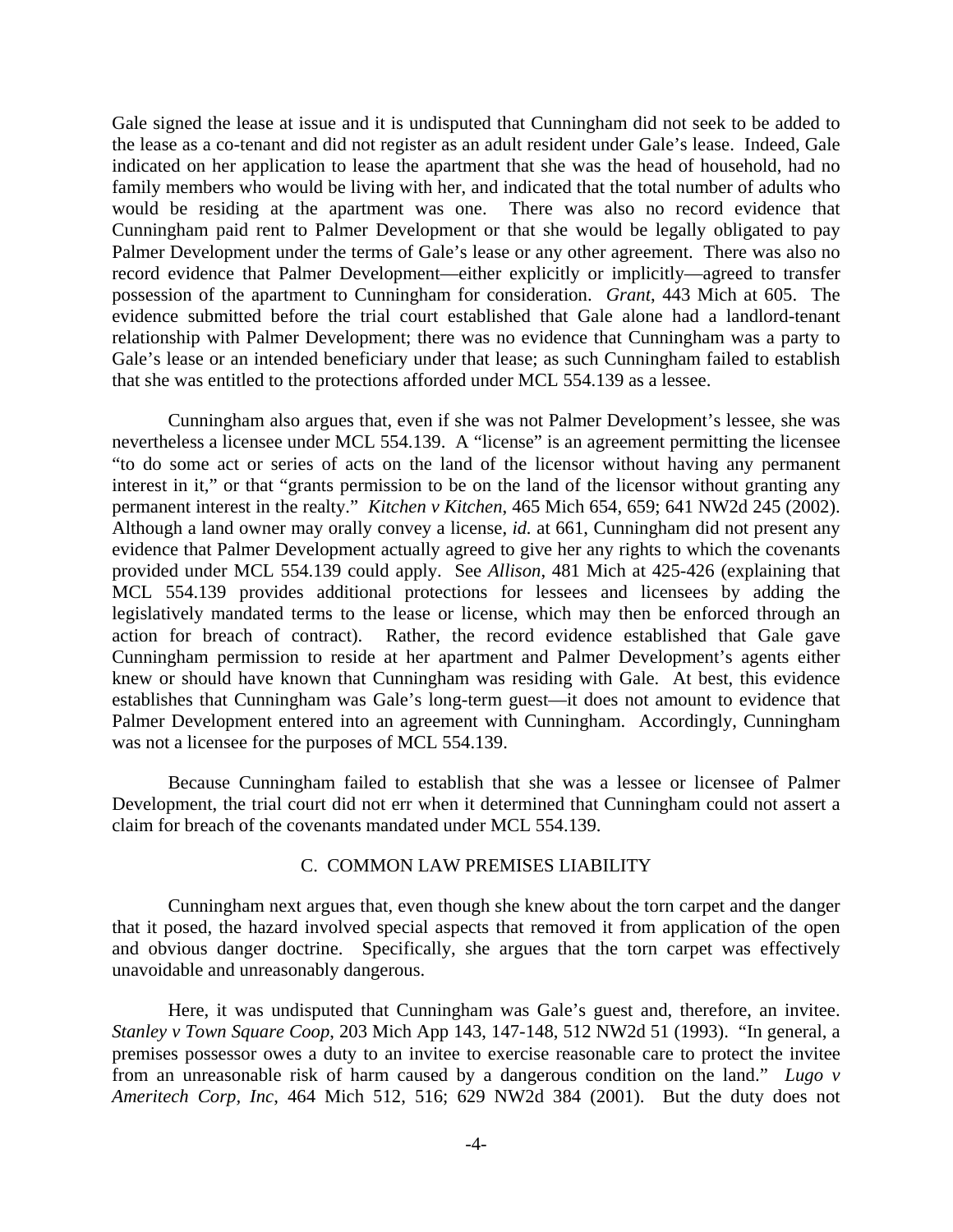encompass removal of open and obvious dangers unless "special aspects of a condition make even an open and obvious risk unreasonably dangerous . . . ." *Id.* at 517. Michigan Courts have recognized two special aspects that will render an otherwise open and obvious hazard actionable: the hazard is "effectively unavoidable" or poses "an unreasonably high risk of severe harm." *Id.* at 518.

 "Unavoidability is characterized by an *inability to be avoided*, an *inescapable* result, or the *inevitability* of a given outcome." *Hoffner v Lanctoe*, 492 Mich 450, 468; 821 NW2d 88 (2012). Further, "a hazard must be unavoidable or inescapable *in effect* or *for all practical purposes*." *Id.* A commercial building with only one exit for the general public where the floor is covered with standing water constitutes an effectively unavoidable hazard. *Lugo*, 464 Mich at 518. An icy entrance to a business does not, in contrast, constitute an unavoidable hazard because a prospective patron can refuse to enter the business. *Hoffner*, 492 Mich at 473. With regard to an unreasonably dangerous condition, the hazard "must be *more than* theoretically or retrospectively dangerous, because even the most unassuming situation can often be dangerous under the wrong set of circumstances." *Id.* at 472. It must present an extremely high risk of severe harm to an invitee in circumstances where there is no sensible reason for such an inordinate risk of severe harm to be presented. *Id.* at 462.

 Cunningham argues that the torn carpet was effectively unavoidable because she had no other option than to use the stairs outside her apartment to leave. However, the photo evidence showed that the tear was on one side of the stairs and Cunningham admitted that she could have gone down the steps on the side closest to the railing and thus avoid the tear. Indeed, she testified that she went down the side with the tear out of habit: "It was just me to get off my couch and walk that way. It was no particular reason." Given the evidence presented on the motion, there was no material dispute that the tear was avoidable. *Id.* at 468.

 We also do not agree that the hazard at issue posed an "unreasonably high risk of severe harm." *Lugo*, 464 Mich at 518. There was insufficient record evidence concerning the nature and extent of the deteriorated carpet to permit an inference that the carpet's condition sufficiently increased either the risk of a fall from the top of the steps or the severity of the harm that would result from such a fall; as such, there was insufficient evidence to establish that the hazard met the special aspects exception. See *id.* at 519 (explaining that there must be evidence that the condition had special aspects that gave rise to a "uniquely high likelihood of harm" or increased the "severity of harm" in order to remove the condition from application of the open and obvious danger doctrine).

 Relying on *Bertrand v Alan Ford, Inc*, 449 Mich 606; 537 NW2d 185 (1995), and *O'Donnell v Garasic*, 259 Mich App 569; 676 NW2d 213 (2003), abrogated not in relevant part *Mullen v Zerfas*, 480 Mich 989; 742 NW2d 114 (2007), Cunningham contends that the deteriorated carpet was sufficiently dangerous given its placement to constitute a special aspect under the exception. In *Bertrand*, a customer fell after holding a door open for other customers. *Bertrand*, 449 Mich at 621-622. The Court determined that summary disposition for the defendant was inappropriate because there was evidence that the step was unreasonably dangerous given the placement of a vending machine and the cashier's window near the step along with the hinging of the door. *Id.* at 624. Similarly, in *O'Donnell*, the plaintiff fell on stairs that were narrow, partially unguarded by a handrail, and featuring a light switch that could only